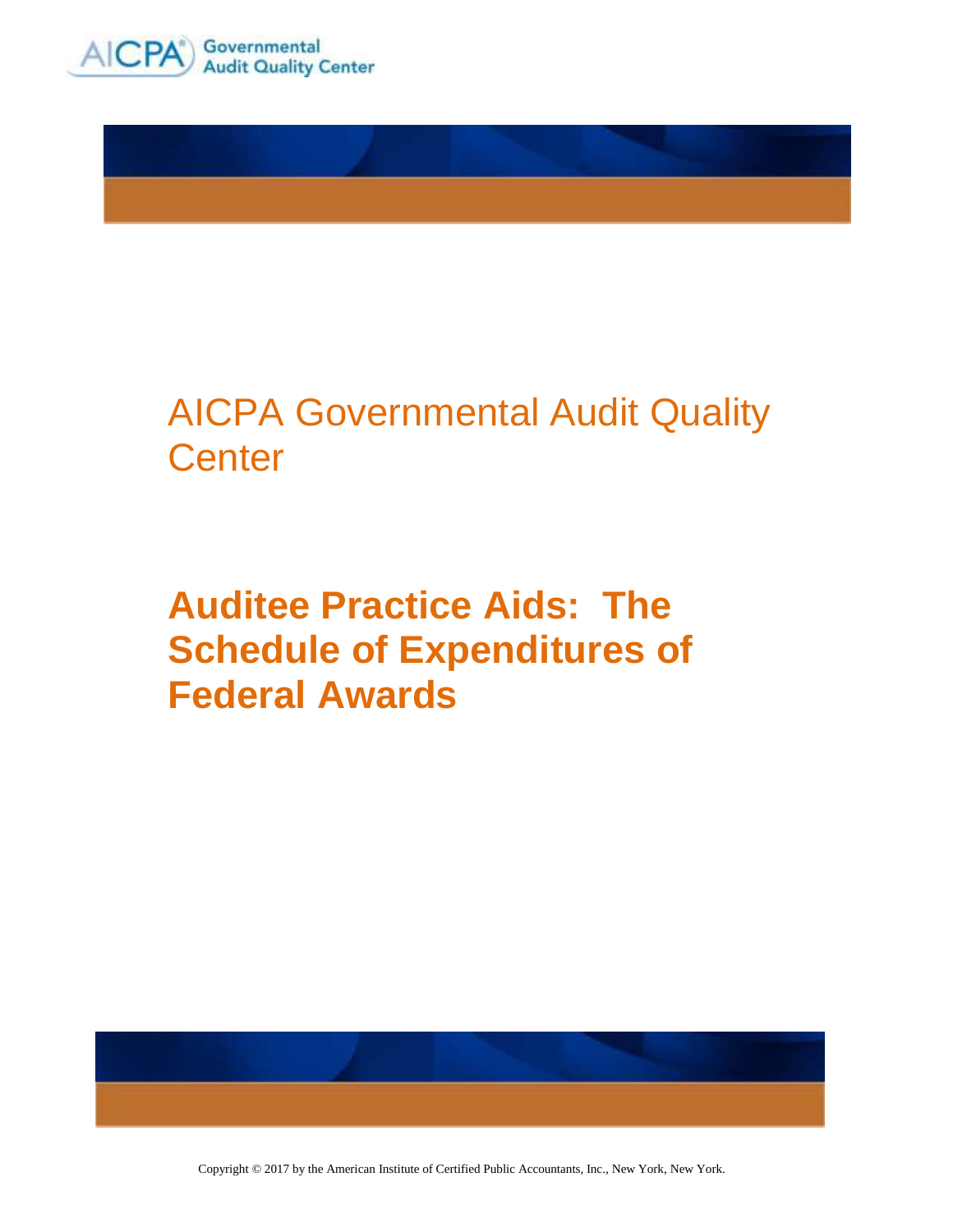

The Practice Aids, *Accumulating Federal Program Information*, and *Disclosure Checklist: Schedule of Expenditures of Federal Awards in Accordance with §200.510(b) of the Uniform Guidance*, are intended to help auditees subject to a single audit to comply with the requirements of Title 2 U.S. Code of Federal Regulations (CFR) Part 200, *Uniform Administrative Requirements, Cost Principles, and Audit Requirements for Federal Awards* (Uniform Guidance).

These Practice Aids have no authoritative status. Users of these Practice Aids should consult the original material referenced in these Practice Aids for a complete understanding of the underlying requirements and guidance.

These Practice Aids have not been approved, disapproved, or otherwise acted on by any senior technical committee of the AICPA and do not represent an official position of the AICPA. They are distributed with the understanding that the AICPA Governmental Audit Quality Center is not rendering legal, accounting or other professional services in this publication. The application and impact of laws can vary widely based on the specific facts involved. If legal advice or other expert assistance is required, the services of a competent professional should be sought.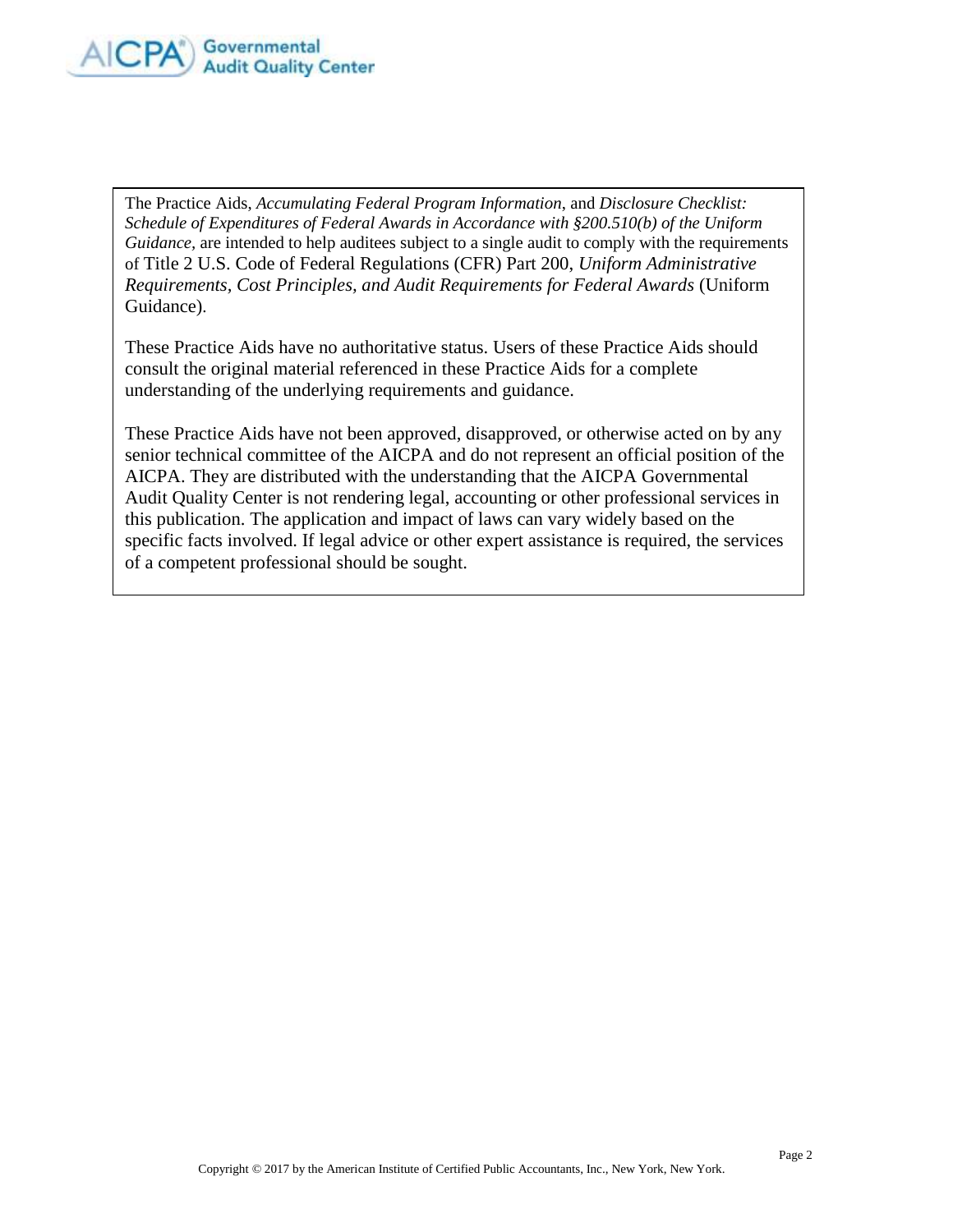

## **Auditee Practice Aids: The Schedule of Expenditures of Federal Awards**

## **Table of Contents**

| <b>Introduction and Background</b>                        | Page 4 |
|-----------------------------------------------------------|--------|
| <b>Accumulating Federal Program</b><br><b>Information</b> | Page 5 |
| Disclosure Checklist for the Schedule of                  |        |
| <b>Expenditures of Federal Awards in</b>                  |        |
| Accordance with §200.510(b) of the                        | Page 9 |
| <b>Uniform Guidance</b>                                   |        |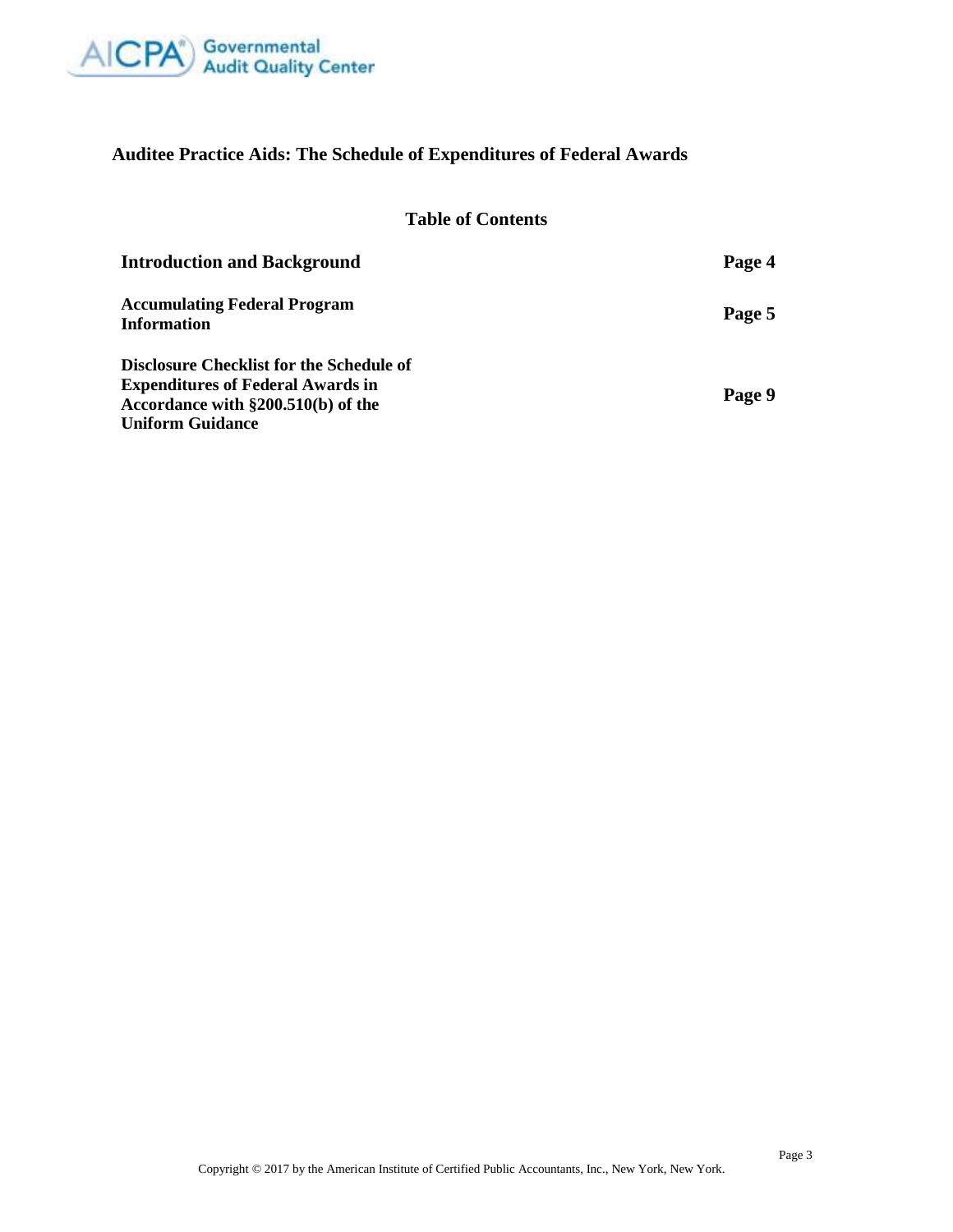

## **Introduction and Background**

### **Auditee Practice Aids**

The Practice Aids included in this document are intended for recipients of federal awards (auditees) who are subject to a single audit under Title 2 U.S. Code of Federal Regulations (CFR) Part 200, *Uniform Administrative Requirements, Cost Principles, and Audit Requirements for Federal Awards* (Uniform Guidance). They were developed by the AICPA's [Governmental Audit Quality](http://www.aicpa.org/gaqc) [Center](http://www.aicpa.org/gaqc) (GAQC) to assist auditees in accumulating information about federal awards and in preparing a schedule of expenditures of federal awards (SEFA) that includes all required elements and is accurate and complete.

The SEFA, which is prepared by the auditee and considered supplementary information to the financial statements, is a key part of the reporting package required by the Uniform Guidance. The SEFA also serves as the primary basis that auditors use to determine which programs will be audited as part of the single audit. Therefore, the auditee's responsibility for preparing an accurate and complete SEFA is critical.

Specifically, §200.510(b) of the Uniform Guidance requires the auditee to prepare a SEFA for the period covered by the auditee's financial statements which must include the total federal awards expended as determined in accordance with §200.502 of the Uniform Guidance, "Basis for Determining Federal Awards Expended."

The AICPA Audit Guide, *[Government Auditing Standards and Single Audits](https://www.cpa2biz.com/AST/Main/CPA2BIZ_Primary/Accounting/IndustryspecificGuidance/NotforProfit/PRDOVR~PC-012743/PC-012743.jsp)*, is a key AICPA publication covering the performance of single audits. The chapter of that Guide titled, *Schedule of Expenditures of Federal Awards*, further describes the various Uniform Guidance requirements relating to the SEFA for both the auditee and the auditor.

The two Practice Aids included in this document and intended as auditee tools are as follows:

#### *Accumulating Federal Program Information*

This Practice Aid is intended to assist the auditee in accumulating and documenting important information for each of its federal programs. This is important for preparing the SEFA and also may be provided to the auditor for the purpose of communicating information about compliance.

#### *Disclosure Checklist for the Schedule of Expenditures of Federal Awards in Accordance with §200.510(b) of the Uniform Guidance*

This Practice Aid is intended to assist the auditee in preparing a SEFA that includes all elements required by the Uniform Guidance.

Visit the GAQC Web site at [www.aicpa.org/GAQC](http://www.aicpa.org/GAQC) for additional information on single audit developments, tools, and resources.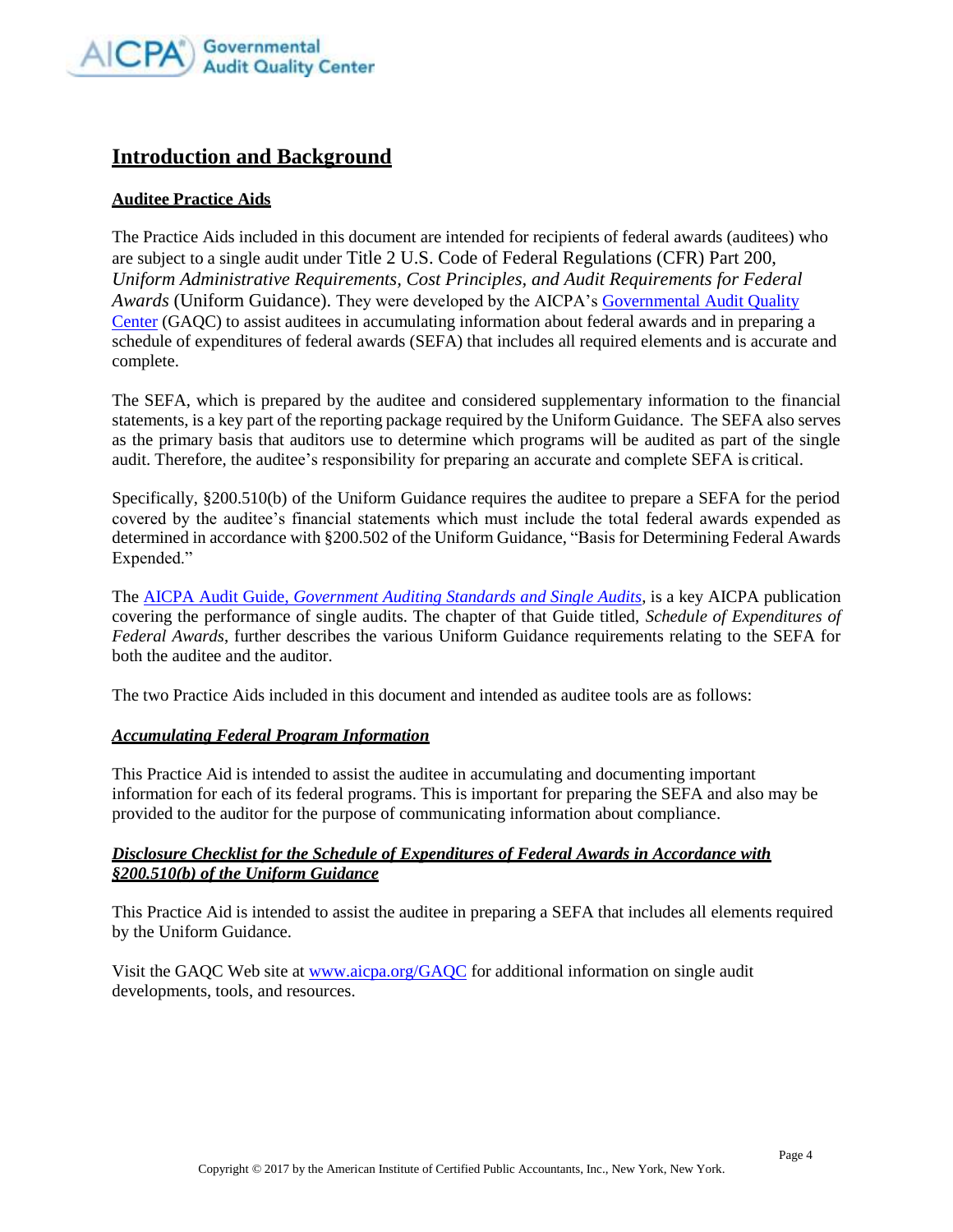

# Accumulating Federal Program Information



Copyright © 2017 by the American Institute of Certified Public Accountants, Inc., New York, New York.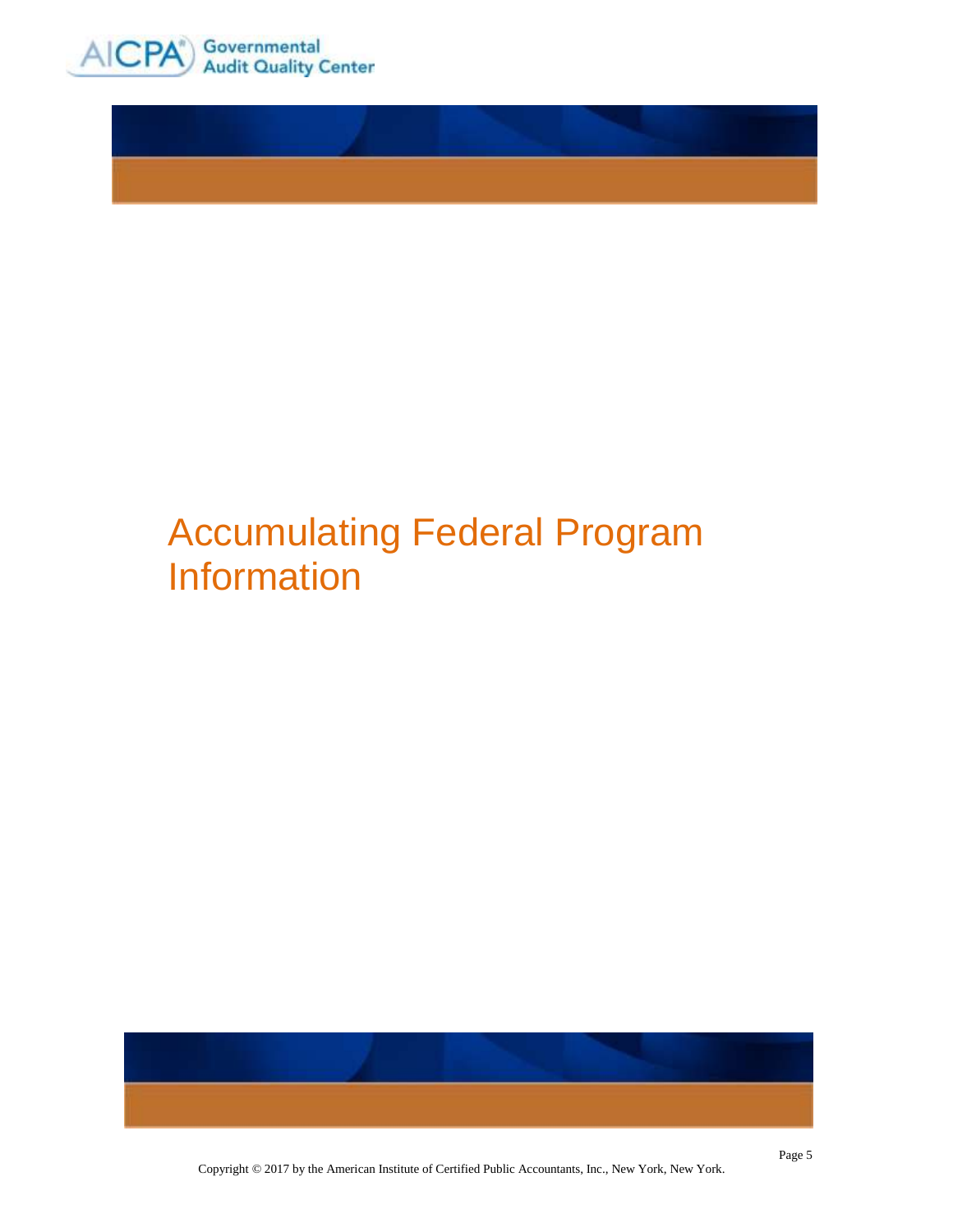

Auditees should accumulate and document key information relating to each federal program to assist in preparing the SEFA, as well as to provide to auditors. Auditees may use a documentation format that best suits their size and complexity. For example, complex auditees, having numerous programs and awards, may wish to transfer the information below into a spreadsheet format that can be sorted by agency, award, etc.

- 1. Accumulate applicable data, such as the following, for each federal program:
	- (a) Type of federal financial assistance.
	- (b) Federal agency prefix and *Catalog of Federal Domestic Assistance* (CFDA) three-digit extension (or other identifying federal numbers when the CFDA information is not available). This Web site may help in locating CFDA numbers: [www.cfda.gov,](http://www.cfda.gov/)
	- (c) Federal agency name.
	- (d) Name of individual federal program or cluster of programs (cluster) name.
	- (e) Is this a cluster?
	- (f) If a cluster, list individual programs within the cluster.
	- (g) Award number(s).
	- (h) Award period.
	- (i) Was award (or incremental funding under this award) received on or after December 26, 2014?

**Note:** If the award or incremental funding under the award was received on or after December 26, 2014, the Uniform Guidance cost principles and administrative requirements apply to the award (or incremental funding). If the award was received before December 26, 2014, the former Office of Management and Budget cost principles and administrative requirements apply. This general rule applies unless the awarding agency has issued implementing regulations that alter the effective date of the Uniform Guidance.

- (j) Award amount.
- (k) Was any portion of the award passed through to subrecipients?
- (l) If so, total amount(s) passed through to subrecipients.
- (m) Is the award a subaward?
- (n) If so, what is the identifying number assigned by the pass-through entity?
- (o) Pass-through entity name.
- (p) Subaward amount.
- (q) Subaward period.
- (r) If a subaward, was the original pass-through entity award (or incremental Funding) Received on or After December 26, 2014? [Respond Yes or No]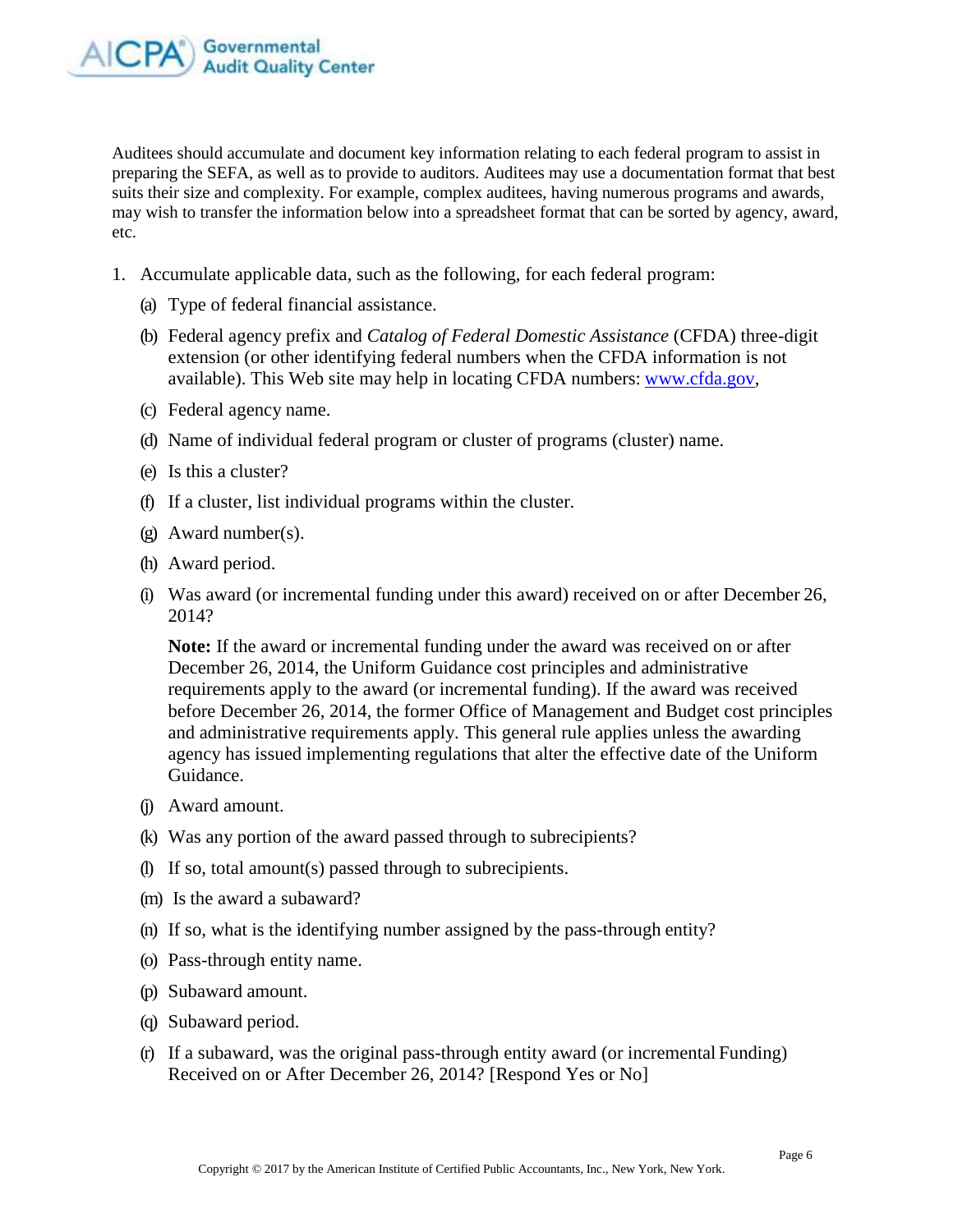

**Note**: The effective date of the Uniform Guidance as it relates to a subaward is the same as the effective date of the federal award from which the subaward is made. Therefore, if the original award or incremental funding under the award was received by the pass-through entity on or after December 26, 2014, the Uniform Guidance cost principles and administrative requirements apply to the subaward. However, if the original award was received by the pass-through entity before December 26, 2014, the former Office of Management and Budget cost principles and administrative requirements apply to the subaward. This general rule applies unless the federal awarding agency has issued implementing regulations that alter the effective date of the Uniform Guidance.

- (s) Do any of the awards (or subawards) include noncash assistance?
- (t) Does any aspect of the program include loans or loan guarantees?
- (u) Has the federal agency or the pass-through entity requested that this program be audited as major under the provisions §200.518(c)(2) of the Uniform Guidance?
- (v) Name and contact information for Program Manager(s).
- (w) Name and contact information for Fiscal Manager(s).
- *2.* Identify the compliance requirements identified in Part II "*Matrix of Compliance Requirements"* in the most current edition of the *[OMB Compliance Supplement](https://www.whitehouse.gov/omb/management/office-federal-financial-management/)* that are applicable to the program and identify the auditee personnel responsible for compliance.

| <b>Type of Compliance Requirement</b>                                                    | Applicable? | <b>Name of Person(s)</b><br><b>Responsible</b> |
|------------------------------------------------------------------------------------------|-------------|------------------------------------------------|
| A. Activities allowed or unallowed                                                       |             |                                                |
| B. Allowable costs/cost principles                                                       |             |                                                |
| C. Cash management                                                                       |             |                                                |
| D. Reserved                                                                              |             |                                                |
| E. Eligibility                                                                           |             |                                                |
| F. Equipment and real property<br>management<br>G. Matching, level of effort, earmarking |             |                                                |
| H. Period of performance                                                                 |             |                                                |
| Procurement and suspension and<br>Ι.<br>debarment<br>Program income<br>$J_{\star}$       |             |                                                |
| K. Reserved                                                                              |             |                                                |
| L. Reporting                                                                             |             |                                                |
| M. Subrecipient monitoring                                                               |             |                                                |
| N. Special tests and provisions                                                          |             |                                                |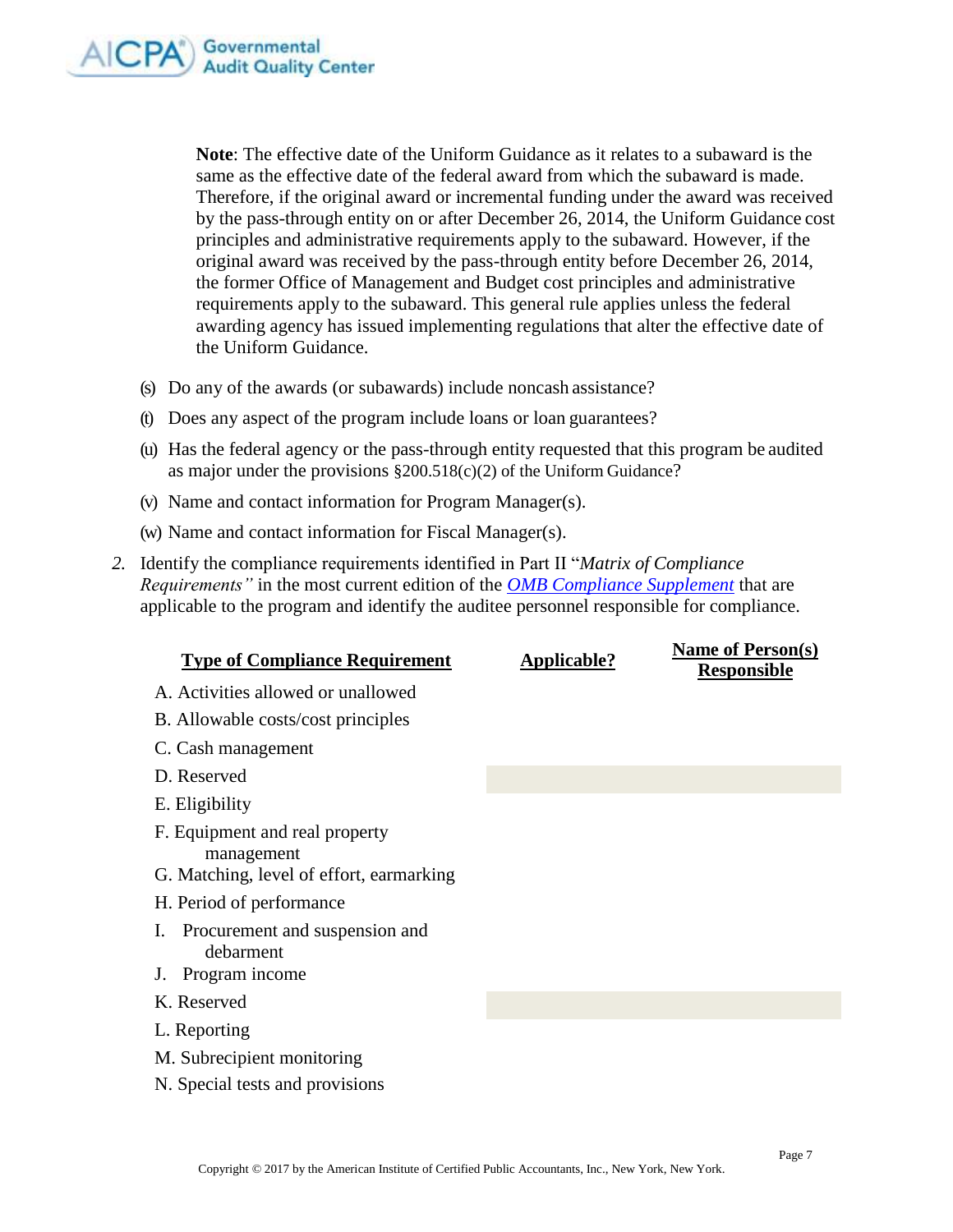

- 3. Have been any significant aspects of the above compliance areas that have changed for the program during the past year? If so, provide a brief description.
- 4. Indicate whether there have been any significant changes made to the internal control over compliance for the above compliance areas during the past year. If so, provide a brief description.
- 5. Include any other relevant information regarding this program for the past year.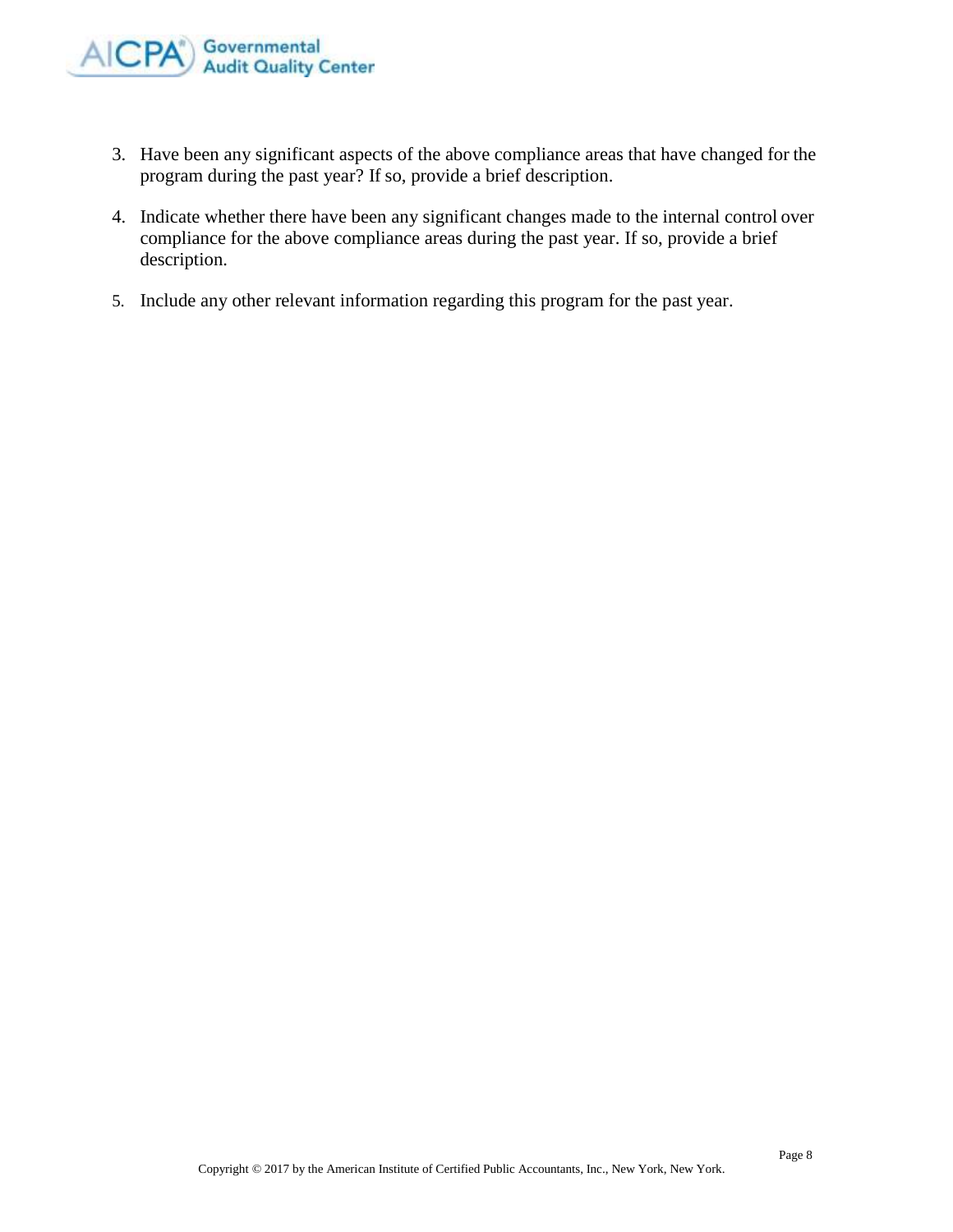



Disclosure Checklist for the Schedule of Expenditures of Federal Awards in Accordance with §200.510(b) of the Uniform Guidance



Copyright © 2017 by the American Institute of Certified Public Accountants, Inc., New York, New York.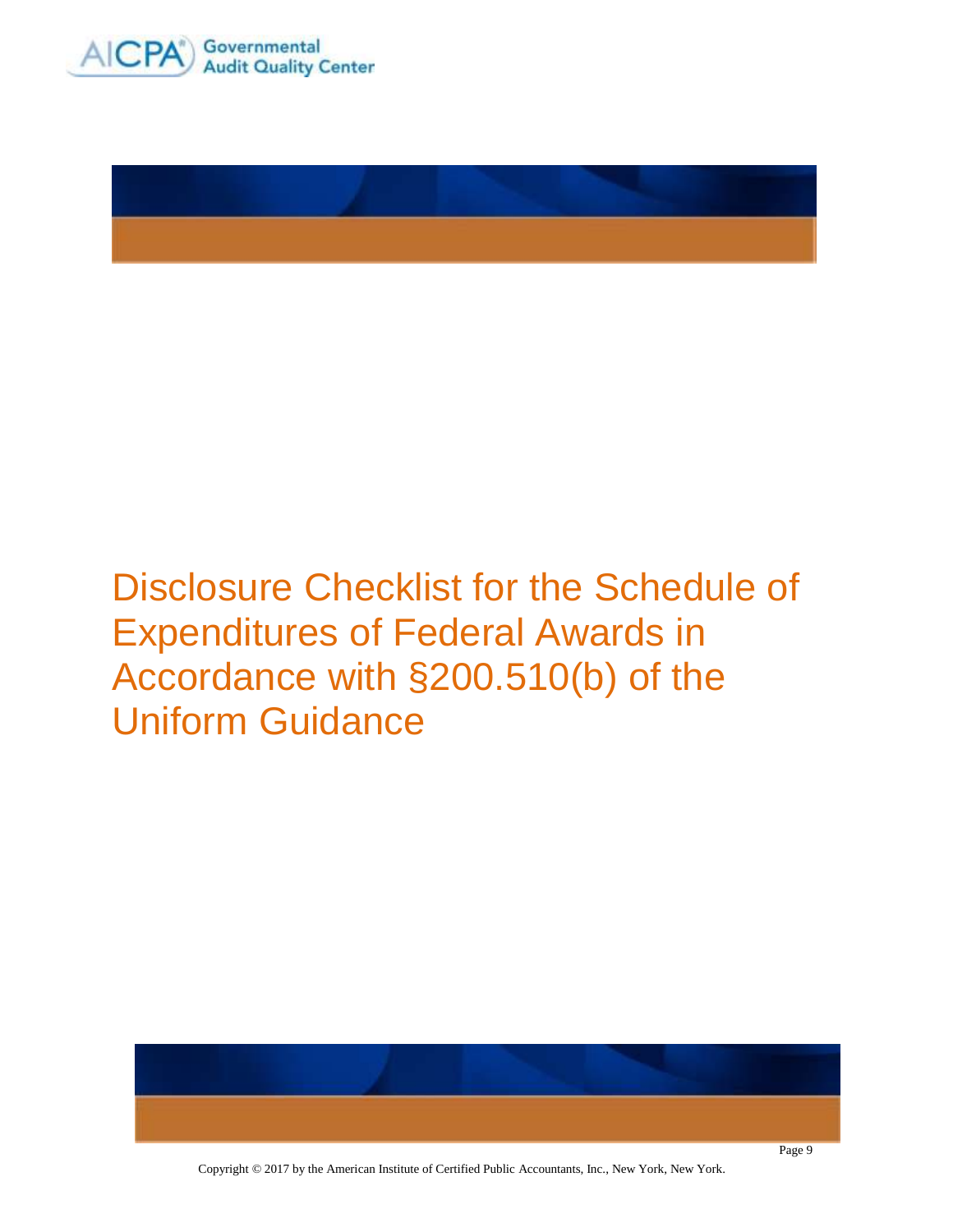

|                |                                                                                                                                                                                                                                                                                          | Yes NO N/A |  |
|----------------|------------------------------------------------------------------------------------------------------------------------------------------------------------------------------------------------------------------------------------------------------------------------------------------|------------|--|
|                |                                                                                                                                                                                                                                                                                          |            |  |
| $\mathbf{1}$   | Does the Schedule of Expenditures of Federal Awards (SEFA):                                                                                                                                                                                                                              |            |  |
|                | List individual federal programs by federal agency?<br>a.                                                                                                                                                                                                                                |            |  |
|                | b. For federal awards received as subrecipient, include the name of the pass-<br>through entity and identifying number assigned by the pass-through entity?                                                                                                                              |            |  |
|                | For a cluster of programs provide the cluster name, list individual federal<br>$\mathbf{c}$ .<br>programs within the cluster of programs and provide the applicable federal<br>agency name(s)? $1$                                                                                       |            |  |
|                | d. For research and development (R&D), include total federal expenditures<br>either by individual federal award or by federal agency and major<br>subdivision (for example, the National Institutes of Health is a major<br>subdivision in the Department of Health and Human Services)? |            |  |
|                | Provide total federal awards expended for each individual federal program<br>e.<br>and the Catalog of Federal Domestic Assistance (CFDA) number or other<br>identifying number when the CFDA number is not available?                                                                    |            |  |
|                | f.<br>For a cluster of programs provide the total for the cluster?                                                                                                                                                                                                                       |            |  |
|                | g. Include the total amount of federal awards expended for loan or loan<br>guarantee programs? <sup>2</sup>                                                                                                                                                                              |            |  |
|                | h. Include the total amount provided to subrecipients from each federal<br>program?                                                                                                                                                                                                      |            |  |
| $\overline{2}$ | Do the footnotes to the SEFA include footnotes that:                                                                                                                                                                                                                                     |            |  |
|                | a. Appropriately and completely describe the significant accounting policies<br>used in preparing the SEFA and the basis of accounting used?                                                                                                                                             |            |  |
|                | b. Note whether or not the auditee elected to use the 10% de minimis indirect<br>cost rate?                                                                                                                                                                                              |            |  |

<sup>&</sup>lt;sup>1</sup> When a Catalog of Federal Domestic Assistance (CFDA) number is not available, an "other identifying number" must be provided. The auditee has alternatives for presenting that information. The auditee could indicate that the CFDA number is not available and include, if available, another identifying number, such as a contract or grant number. The auditee also could apply the guidance presented in the Federal Audit Clearinghouse's data collection form instructions for when a federal program does not have a CFDA number.

 $2$ As noted in §200.502(b) of the Uniform Guidance, the amount expended for loans and loan guarantees equals the value of new loans made or received during the audit period plus the beginning of the audit period balance of loans from previous years for which the federal government imposes continuing compliance requirements, plus any interest subsidy, cash, or administrative cost allowance received.